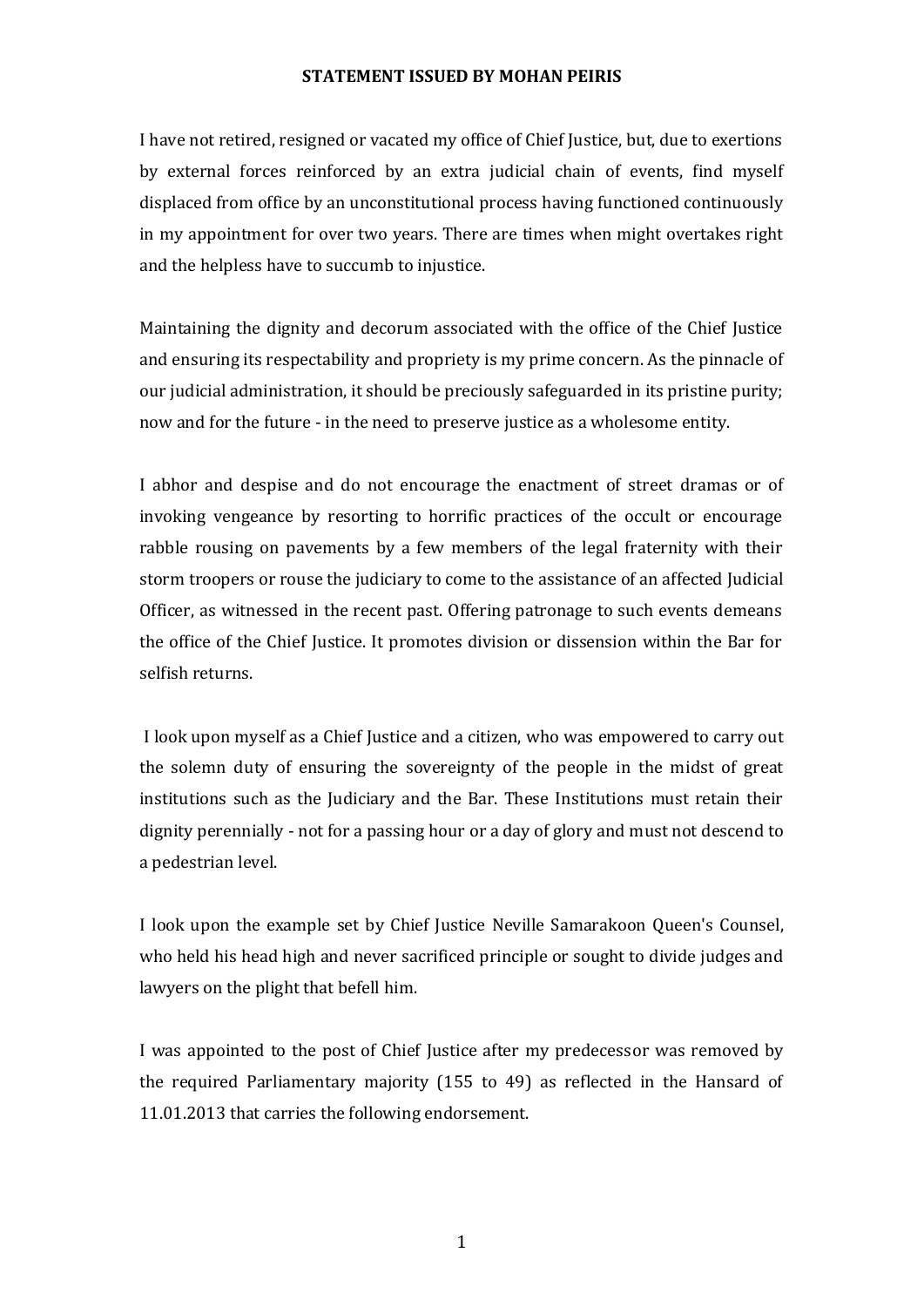"RESOLUTION AS PER ARTICLE 107(2) OF THE CONSTITUTION FOR A MOTION OF PARLIAMENT TO BE PRESENTED TO HIS EXCELLENCY THE PRESIDENT FOR THE REMOVAL OF THE HON. (DR.) (MRS.) UPATISSA ATAPATTU BANDARANAYAKE WASALA MUDIYANSE RALAHAMILAGE SHIRANI ANSHUMALA BANDARANAYAKE FROM THE OFFICE OF THE CHIEF JUSTICE OF THE SUPREME COURT OF THE DEMOCRATIC SOCIALIST REPUBLIC OF SRI LANKA – *Passed"*

At the stage of debate, on 11.01.2013 a query was raised by two opposition Members of Parliament regarding the wording of the resolution that was being debated upon.

Thereafter, the Hon Speaker considered this matter and pronounced the following ruling on the validity of the resolution;

Hansard of 11.01.2013, Columns 650,651

කථානායකතමා

.<br>ගරු ඇමතිවරුනි. ගරු මන්තීවරුනි. අදාල ස්ථාවර නියෝග හා ආණ්ඩකම වාූවස්ථාවේ පුතිපාදන මම අධෘයනය කර බැලුවෙමි.

ජනාධිපතිතුමාට යෝජනාවක් ඉදිරිපත් කිරීම සඳහා මා වෙත මන්තීවරුන් අත්සන් කොට ලබා දෙන ලද යෝජනා සම්මතයට අමතරව අලුත් යෝජනාවක් ඉදිරිපත් කළ නොහැකි බව මම පකාශ කරමි.

දැනට ඉදිරිපත් කර ඇති යෝජනාව හොඳින් අධායනය කර බැලීමේ දී මෙම යෝජනාව ඉදිරිපත් කොට ඇත්තේ ආණ්ඩුකුම ව¤වස්ථාවේ 107(2) ව¤වස්ථාව සමග කියවිය යුතු 107(3) වානවස්ථාව සහ 78(අ) ස්ථාවර නියෝගය යටතේ බව ඉතා පැහැදිලිව සඳහන් කොට ඇත.

තව ද, මෙම යෝජනාවෙන් බලාපොරොත්තු වන්නේ ඉහත සඳහන් විෂමාචාර චෝදනා හේතුවෙන් චම විෂමාචාර චෝදනා පිළිබඳ පරීක්ෂණ කොට චම චෝදනා චකක් හෝ ඊට වැඩි ගණනක් ඔප්පු වී ඇතැයි විශේෂ කාරක සභාව විසින් පාර්ලිමේන්තුවට වාර්තා කරනු ලැබුවහොත් ශී ලංකා පුජාතාන්තික සමාජවාදී ජනරජයේ අගු විනිශ්චයකාර පදවියෙන් .<br>ගරු ආචාර්ය උපතිස්ස අතපත්තු බණ්ඩාරනායක වාසල මුදියන්සේ රාළහාමිලාගේ ශිරානි අංශුමාලා බණ්ඩාරනායක මහත්මිය ඉවත් කිරීම සඳහා යෝජනාවක් අතිගරු ජනාධිපතිතුමාට ඉදිරිපත් කළ යුතු යැයි සඳහන් වන බැවින් මෙම යෝජනාවේ පරමාර්ථය ඉතා පැහැදිලි වන අතර ආණ්ඩුකුම වෘවස්ථාවේ 107(2) වෘවස්ථාව සමග කියවිය යුතු 107(3) වාවෙස්ථාව පුකාර යෝජනාවක් ඉදිරිපත් කිරීමට අද දින නතය පතුයේ අඩංගු කර ඇති යෝජනාව පුමාණවත් වන බව මම පුකාශ කරමි.

<u>චිම නිසා අද දින නතය පතුයේ විෂය අංක 1 යෝජනාව දැන් ඡන්ද විමසීම සඳහා</u> ඉදිරිපත් කරමි."

2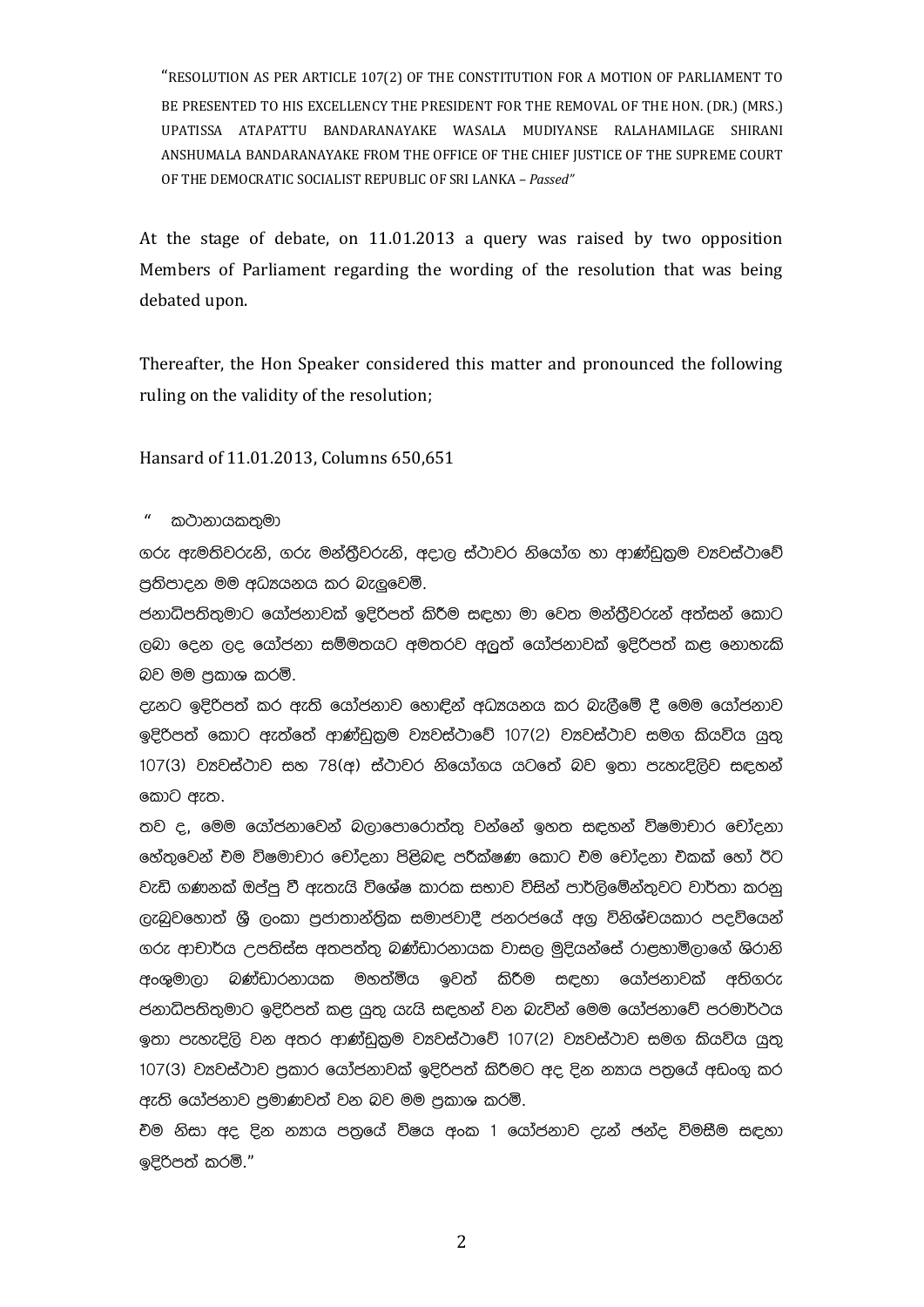This Ruling is final and conclusive and those who exercised their vote on the same are debarred from contesting its validity.

It is pursuant to this Ruling that the House proceeded to vote on the aforesaid resolution as clarified by the Hon Speaker.

I would also like to point out that the Hon. Prime Minister, Mr. Ranil Wickremesinghe also participated in the debate and voted on the resolution, but against it.

It is also evident from the Parliamentary proceedings of that debate, which went on for two consecutive days, that the House deliberated on the Report of the Parliamentary Select Committee that had found Dr. Shirani Bandaranayake guilty of some of the charges. Such report had been duly tabled in Parliament on 08.12.2012 and all the members were furnished with copies of the same. Further the procedure as set out in the Constitution and the Standing Orders was duly followed.

Thereafter the former Chief Justice was removed by an order of the then President and I was appointed by a warrant to the post of Chief Justice on 15.01.2013, with the concurrence of the Parliamentary Council which comprises of Government and Opposition Members.

It is significant that Hon Rajitha Senaratne was a member of panel of inquiry that probed the charges against Dr. Shirani Bandaranayake and found her unanimously guilty with the other members on some charges and acquitted on others and The Hon President Maithripala Sirisena spoke and voted in favour of the removal of the former Chief Justice.

The Hon Maithripala Sirisena in fact whole heartedly supported the entire process during the debate and in fact went on to state thus ;

Hansard of 11.01.2013, Column 528

".re ffu;%Smd, isßfi ak uy;d………………………….